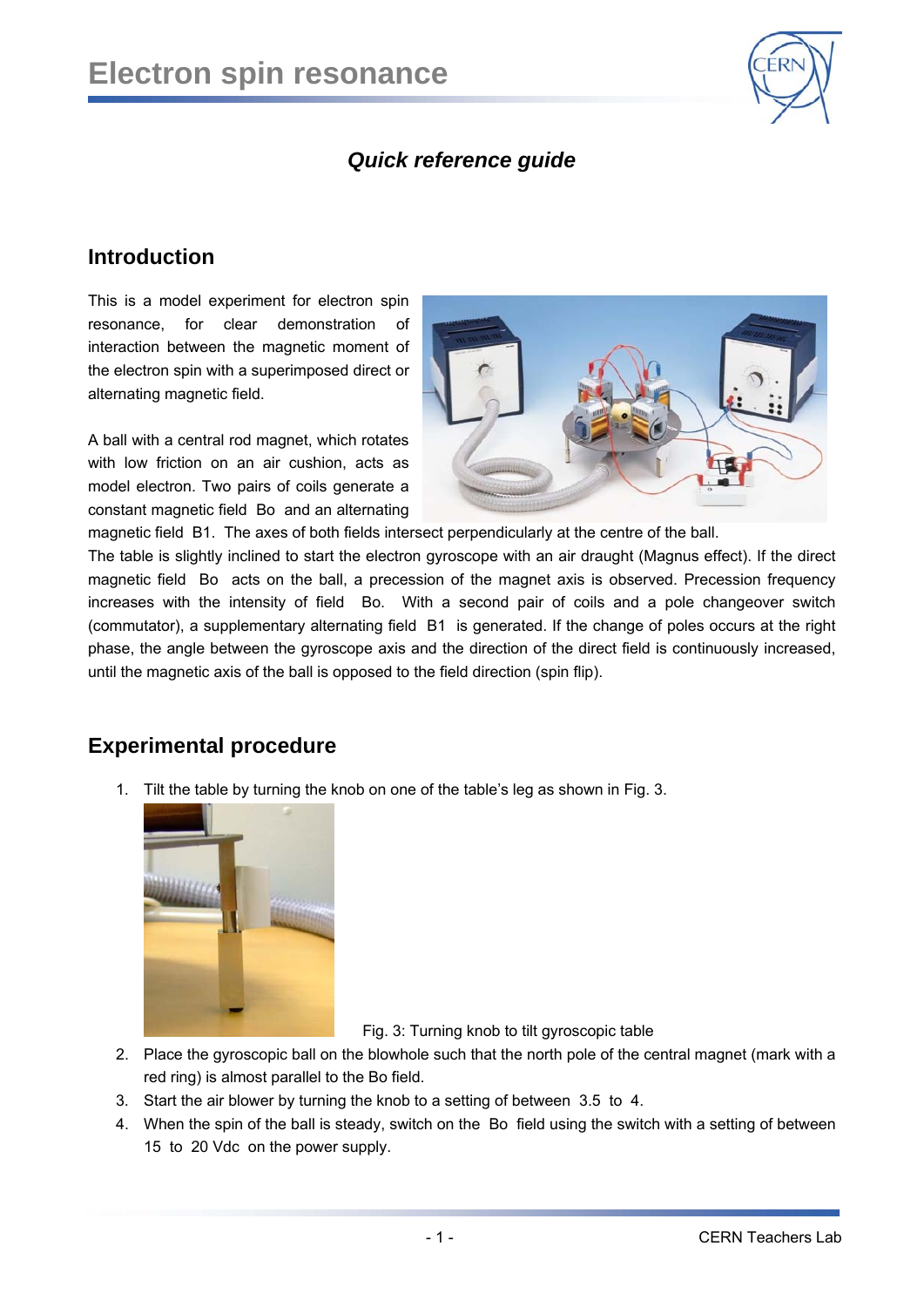

- 5. Once the field is switch on, the central magnet axis will start to precess<sup>1</sup>.
- 6. Choose two reference points on the precession cycle that are on opposite sides, flip the commutator switch<sup>2</sup> from one side to another when the north pole of the magnet reaches these reference points.
- 7. If your timing is good, the pole of the magnet will switch direction<sup>3</sup> in about two minutes (less with practice).

# **Obervations and drawing parallels to quantom ideas**

#### **Precession of central magnet axis**

When the main magnetic field Bo is applied, the magnetic axis of the ball will undergo precession (refer to the theory section on Larmor precession). Since the precession frequency is proportional to the applied field, one may want to change the voltage from the power supply to observe this effect.

#### **Spin resonance**

l

From quantum theory, a photon of frequency (i.e., energy) matching the energy difference of an electron in a uniform field with spin up or down can cause its spin to flip. This experiment provides learners the opportunity to reconcile the quantum effect of electron (proton) spin resonance with classical mechanics. When the frequency of the second magnetic field (analogous to the electromagnetic radiation or photon) is close to the precession frequency (analogous to the spin of the electron in a magnetic field), the magnetic axis of the ball will flip to oppose the main magnetic field (resonance).

## **Some guidance to teachers**

- High school students should have the pre-requisite knowledge of resonance. Hence it may be useful to recap on the concept of resonance before the experiment or demonstration.
- You may want to discuss about gyroscopic precession (if it has not been done in classical mechanics) in general with the usual bicycle wheel and turntable demonstration.
- When the magnetic field Bo is switch on, the torque produced by the magnetic dipole of the ball and the field causes the magnetic axis to precess. This is similar to the classical explanation of Larmor precession of an electron in a magnetic field.
- The concept of spin in quantum theory has no equivalent in the classical world. In order to provide the link between quantum spin precession and classical spin, we need a spinning ball to go with the central magnet the ball otherwise precession is not possible. It is good to remind students that although there are similarity between quantum spin and this demonstration, electron spin is an intrinsic property which got its name due to historical reason.

 $1$  If the magnetic axis of the ball is parallel to the magnetic field  $B<sub>o</sub>$  of the coils, precession is small. You may

want to start by having the magnetic axis of the ball slightly at an angle to *B<sub>o</sub>.*<br><sup>2</sup> The commutator switch controls the direction of the magnetic field that is perpendicular to the main field *B<sub>o</sub>.* By alternating the current in the coil, an alternating magnetic field is produced which the magnetic dipole of the ball will feel. This alternating field is the driving force on the spinning ball.

When the magnetic axis changes direction, the precession frequency is rather high and it is hard to synchronize the commutator switch to the precession. The magnetic axis will become unstable and very soon it will return to its original orientation.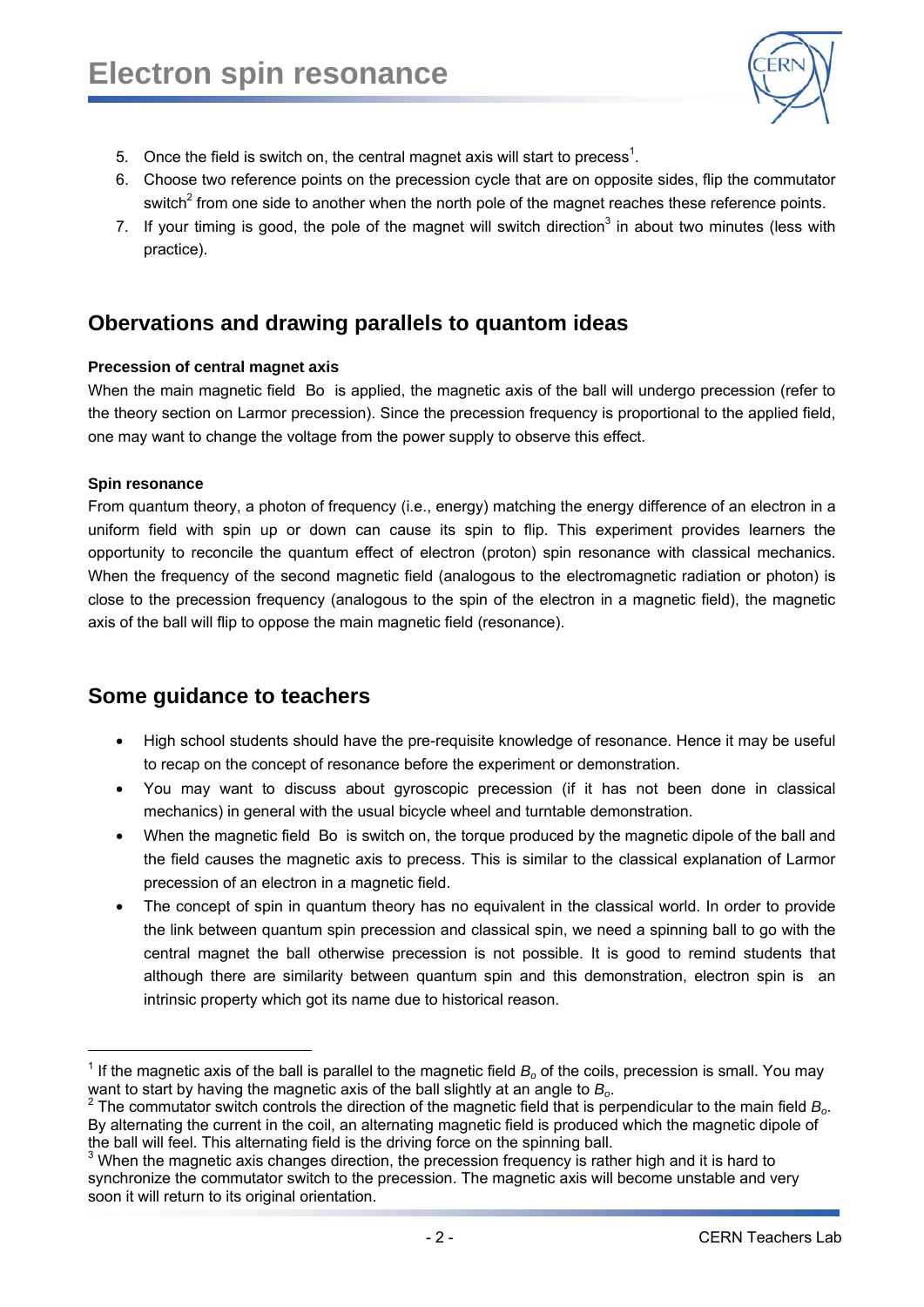

# **Theoretical background**

#### **Torque on a Current Loop**

The torque on a current-carrying coil, as in a DC motor, can be related to the characteristics of the coil by the "magnetic moment" or "magnetic dipole moment". The torque exerted by the magnetic force (including both sides of the coil) is given by

### $\tau = BH.W \sin \theta$

where L and W are the length and the width of the coil respectively. The coil characteristics can be grouped as

## $\mu = IA$  (or  $\mu = NIA$  for a leops)

called the magnetic moment of the loop  $(A = L \cdot W)$  is the area of the coil). The torque now can be written as

 $\tau = \mu B \sin \theta$ 

The direction of the magnetic moment is perpendicular to the current loop in the right-hand-rule direction, the direction of the normal to the loop in the illustration. Considering torque as a vector quantity, this can be written as the vector product





 $\tau = \mu \times B$ 

Since this torque acts perpendicular to the magnetic moment, then it can cause the magnetic moment to precess around the magnetic field at a characteristic frequency called the Larmor frequency (see below). If you exerted the necessary torque to overcome the magnetic torque and rotate the loop from angle 0o to 180o, you would do an amount of rotational work given by the integral

$$
W = -\int_{0}^{R} \tau d\theta = -\int_{0}^{R} \mu B \sin \theta d\theta = -\mu B \cos \theta \Big|_{0}^{R} = 2\mu B
$$

The position where the magnetic moment is opposite to the magnetic field is said to have a higher magnetic potential energy.

As seen in the geometry of a current loop, the torque τ tends to line up the magnetic moment with the magnetic field B, so this represents its lowest energy configuration.



The potential energy associated with the magnetic moment is

$$
U(\theta) = -\mu \cdot B
$$

so that the difference in energy between aligned and anti-aligned is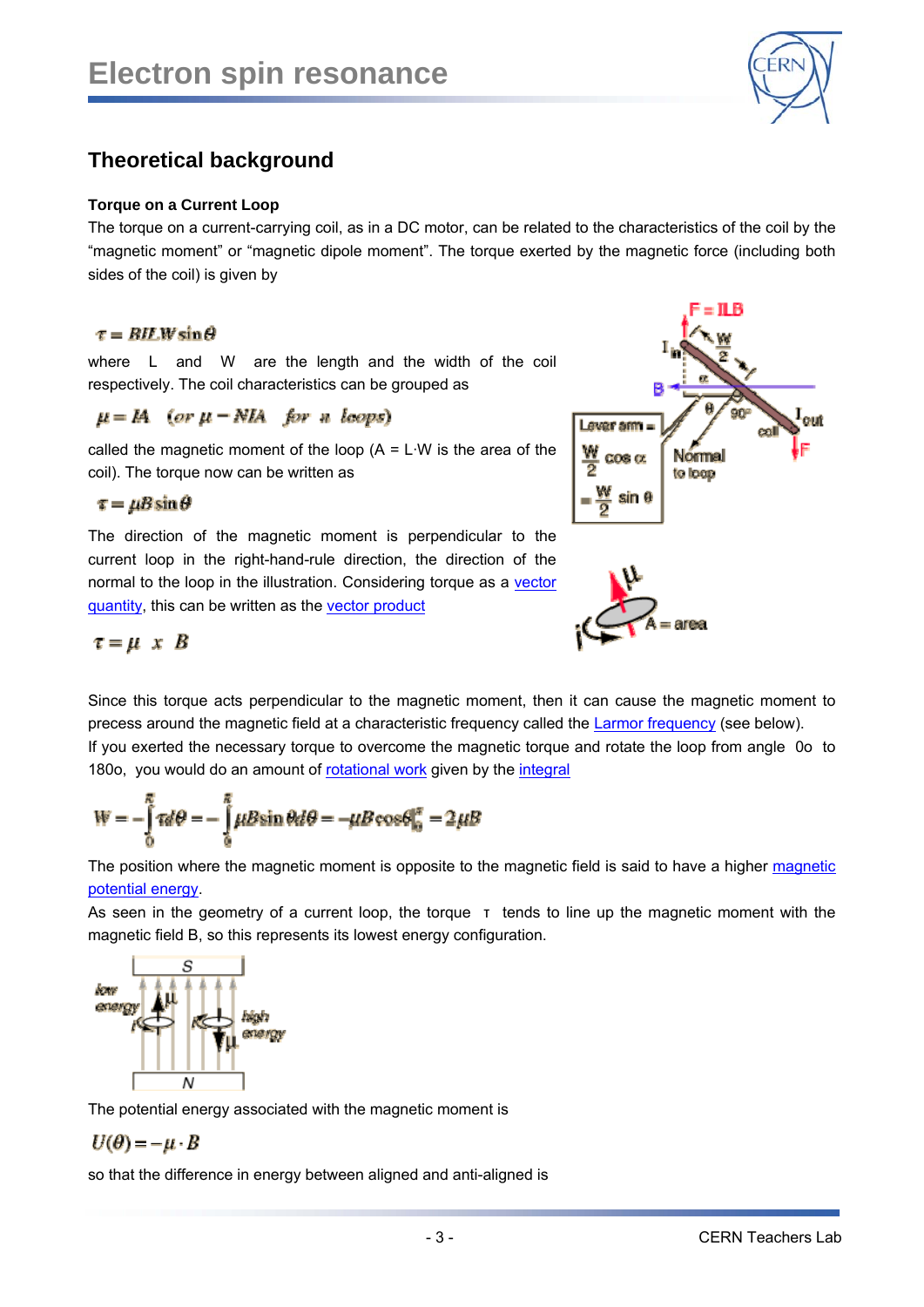

## $\Delta U = 2 \mu B$

These relationships for a finite current loop extend to the magnetic dipoles of electron orbits and to the intrinsic magnetic moment associated with electron spin.

#### **Electron Intrinsic Angular Momentum**

Experimental evidence like the hydrogen fine structure and the Stern-Gerlach experiment suggest that an electron has an intrinsic angular momentum S, independent of its orbital angular momentum L. These experiments suggest just two possible states for this angular momentum, such that

$$
S_z = \pm \frac{1}{2} \hbar
$$

An angular momentum and a magnetic moment could indeed arise from a spinning sphere of charge, but this classical picture cannot fit the size or quantized nature of the electron spin. The property called electron spin must be considered to be a quantum concept without detailed classical analogy.



### **Electron Spin Magnetic Moment**

Since the electron displays an intrinsic angular momentum, one might expect a magnetic moment which follows the form of that for an electron orbit. The z-component of magnetic moment associated with the electron spin would then be expected to be

$$
\mu_{z} = \underbrace{\left(\frac{1}{2}\right)}_{\mathcal{L}} \mu_{B}
$$

$$
\frac{\mathrm{e}\hbar}{}
$$

(where  $\mu$ B =  $\rm ^{2m}$ e is the Bohr magneton) but the measured value turns out to be about twice that. The measured value is written

$$
\mu_z = \pm \frac{1}{2} g \mu_B
$$

where g is called "the electron spin g-factor" and is equal to 2.00232. The precise value of g was predicted by relativistic quantum mechanics and was measured in the Lamb shift experiment.

The electron spin magnetic moment is important in the spin-orbit interaction which splits atomic energy levels and gives rise to fine structure in the spectra of atoms. The electron spin magnetic moment is also a factor in the interaction of atoms with external magnetic fields (Zeeman effect).

2.4 Electron Spin Resonance

When the molecules of a solid exhibit paramagnetism as a result of unpaired electron spins, transitions can be induced between spin states by applying a magnetic field and then supplying electromagnetic energy, usually in the microwave range of frequencies. The resulting absorption spectra are described as electron spin resonance (ESR) or electron paramagnetic resonance (EPR).

ESR was first observed in Kazan State University by the Soviet physicist Yevgeniy Zavoyskiy in 1944, and was developed independently at the same time by Brebis Bleaney at Oxford University.

ESR has been used as an investigative tool for the study of radicals formed in solid materials, since the radicals typically produce an unpaired spin on the molecule from which an electron is removed. Particularly fruitful has been the study of the ESR spectra of radicals produced as radiation damage from ionizing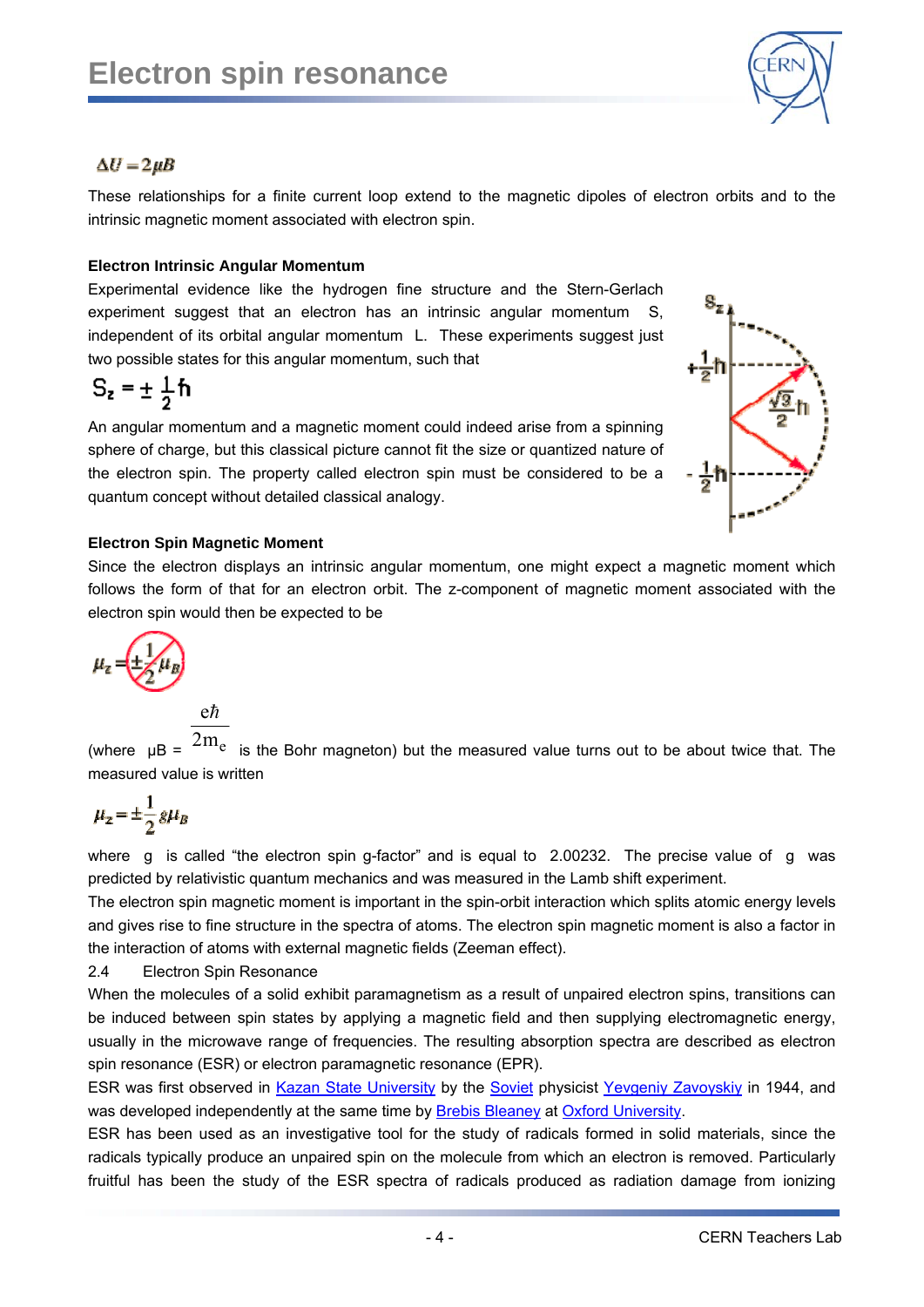

radiation. Study of the radicals produced by such radiation gives information about the locations and mechanisms of radiation damage.

The interaction of an external magnetic field with an electron spin depends upon the magnetic moment associated with the spin, and the nature of an isolated electron spin is such that two and only two orientations are possible. The application of the magnetic field then provides a magnetic potential energy which splits the spin states by an amount proportional to the magnetic field (Zeeman effect), and then radio frequency radiation of the appropriate frequency can cause a transition from one spin state to the other. The energy associated with the transition is expressed in terms of the applied magnetic field B, the electron spin g-factor g, and the constant μB.



If the radio frequency excitation was supplied by a klystron at 20 GHz, the magnetic field required for resonance would be 0.71 T, a sizable magnetic field typically supplied by a large laboratory magnet. If you were always dealing with systems with a single spin like this example, then ESR would always consist of just one line, and would have little value as an investigative tool, but several factors influence the effective value of g in different settings. Much of the information obtainable from ESR comes from the splittings caused by interactions with nuclear spins in the vicinity of the unpaired spin, splittings called nuclear hyperfine structure.

#### **Larmor Precession**

When a magnetic moment m is placed in a magnetic field B, it experiences a torque which can be expressed in the form of a vector product

#### $\tau = \mu \times B$

For a static magnetic moment or a classical current loop, this torque tends to line up the magnetic moment with the magnetic field B, so this represents its lowest energy configuration. But if the magnetic moment arises from the motion of an electron in orbit around a nucleus, the magnetic moment is proportional to the angular momentum of the electron. The torque exerted then produces a change in angular momentum which is perpendicular to that angular momentum, causing the magnetic moment to